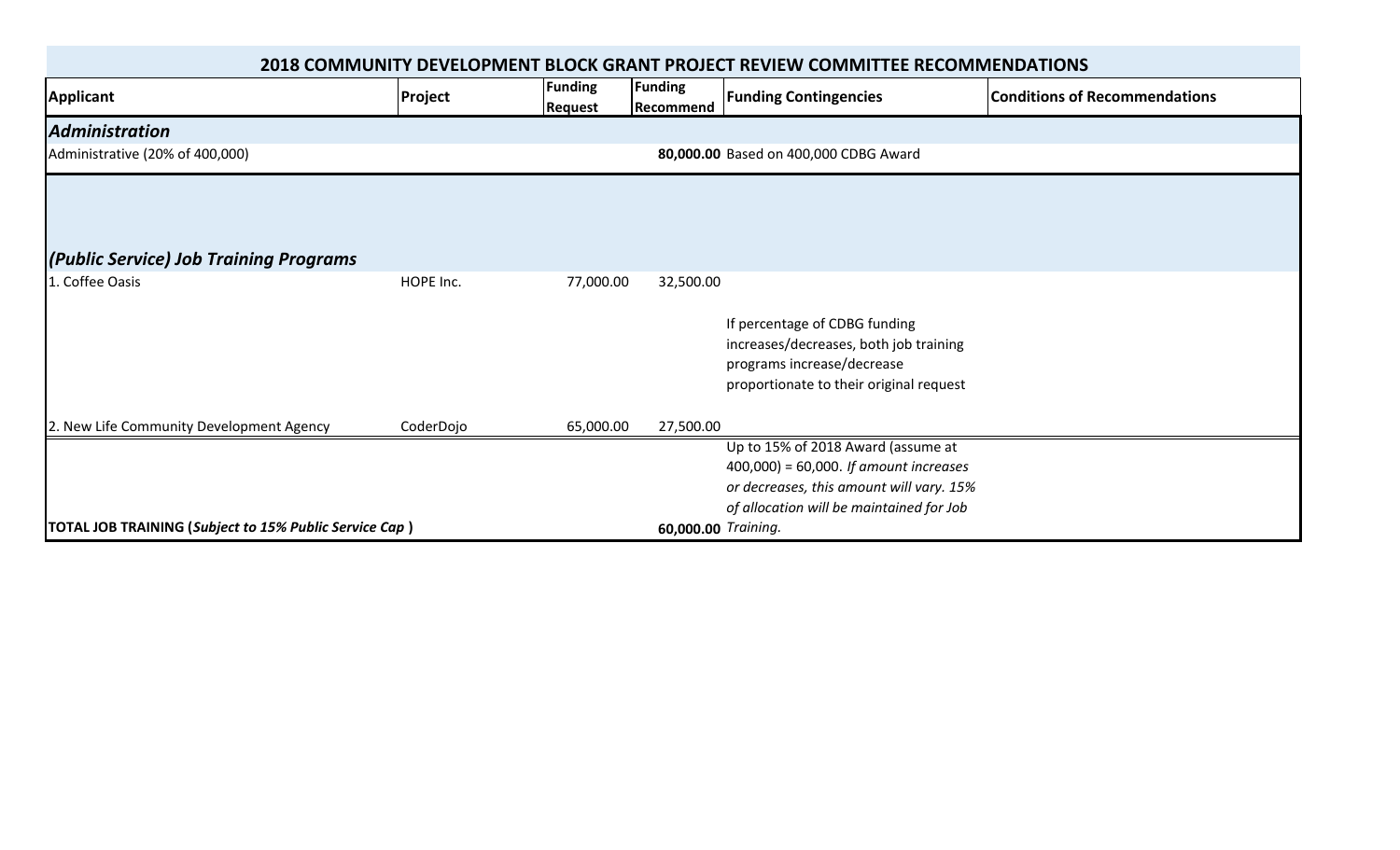| <b>Capital Projects</b>                                     |                                                   |            |            |                                                                                                                                                                                                                                                                                                                                                                                                                                                                             |                                                                                                                                                                                                                                                                                                                                                                                                                                                                                                                                                                                                                    |
|-------------------------------------------------------------|---------------------------------------------------|------------|------------|-----------------------------------------------------------------------------------------------------------------------------------------------------------------------------------------------------------------------------------------------------------------------------------------------------------------------------------------------------------------------------------------------------------------------------------------------------------------------------|--------------------------------------------------------------------------------------------------------------------------------------------------------------------------------------------------------------------------------------------------------------------------------------------------------------------------------------------------------------------------------------------------------------------------------------------------------------------------------------------------------------------------------------------------------------------------------------------------------------------|
|                                                             | BE\$T (Business<br><b>Education Support &amp;</b> |            |            | If CDBG Funding Increases, BE\$T can<br>increase up to 85,000                                                                                                                                                                                                                                                                                                                                                                                                               |                                                                                                                                                                                                                                                                                                                                                                                                                                                                                                                                                                                                                    |
| 3. Kitsap Community Resources                               | <b>Training</b>                                   | 65,000.00  | 65,000.00  | This award assumes an FY18 award to<br>the City of Bremerton of \$400,000. If the<br>actual FY18 CDBG award is from<br>\$378,000 to \$400,000, the KCR<br>Weatherization award will be reduced<br>equal to the proportion of the reduction<br>of FY18 funding but not to be less than a<br>preserved award minimum of \$10,000. If<br>the actual FY18 CDBG award is LESS than<br>\$378,000, further necessary reductions<br>will be made from the Quincy Square<br>funding. | Limited to Target Area                                                                                                                                                                                                                                                                                                                                                                                                                                                                                                                                                                                             |
| 4. Kitsap Community Resources                               | Weatherization and<br>Minor Home Repair           | 32,000.00  | 32,000.00  |                                                                                                                                                                                                                                                                                                                                                                                                                                                                             |                                                                                                                                                                                                                                                                                                                                                                                                                                                                                                                                                                                                                    |
| 5. City of Bremerton Public Works                           | <b>Quincy Square</b>                              | 300,000.00 | 300,000.00 |                                                                                                                                                                                                                                                                                                                                                                                                                                                                             | 1.) If project not successful in obtaining State<br>Capital Budget appropriation or other confirmed<br>funding of 250,000 or more, funding will not be<br>released. \$300,000 will be put in the 2019 CDBG<br>allocation process that begins in June 2018.<br>2.) Prior to Award, the street must be<br>successfully/officially reclassified to an arterial to<br>ensure that the facility qualifies for future TIB<br>funding.<br>3.) Following award, the City's PW's Dept. must<br>conduct an open public process to gather<br>community -wide input on the design prior to<br>development of engineered plans. |
| TOTAL CAPITAL PROJECTS FROM 2018 AWARD & PRIOR ENTITLEMENTS |                                                   |            | 397,000.00 |                                                                                                                                                                                                                                                                                                                                                                                                                                                                             |                                                                                                                                                                                                                                                                                                                                                                                                                                                                                                                                                                                                                    |